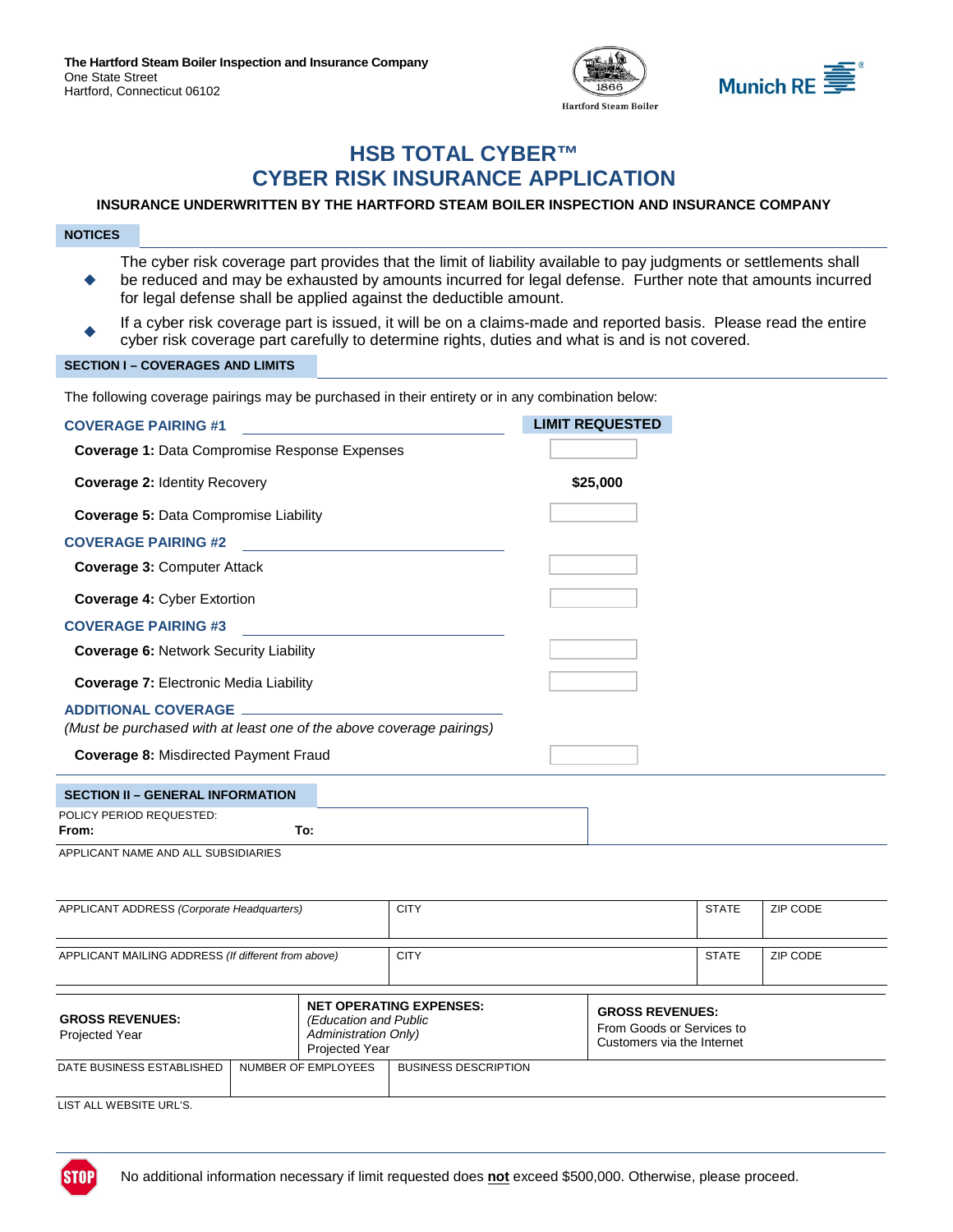### **SECTION III – GENERAL UNDERWRITING QUESTIONS AND LOSS INFORMATION**

|                                                                                                                                                                                                                                                                                                                                                                            | <b>YES</b> | <b>NO</b> | N/A |
|----------------------------------------------------------------------------------------------------------------------------------------------------------------------------------------------------------------------------------------------------------------------------------------------------------------------------------------------------------------------------|------------|-----------|-----|
| 1. Do you encrypt all your mobile devices <i>(laptops, flash drives, mobile phones, etc.)</i> and confidential<br>data?                                                                                                                                                                                                                                                    |            |           |     |
| 2. Are all of your internal access points secured by firewalls?                                                                                                                                                                                                                                                                                                            |            |           |     |
| 3. Do you use up-to-date anti-virus and anti-malware protection on all your endpoints (desktops,<br>laptops, servers, etc)?                                                                                                                                                                                                                                                |            |           |     |
| 4. Do you restrict employees' and external users' IT systems privileges and access to personal<br>information on a business-need-to-know basis?                                                                                                                                                                                                                            |            |           |     |
| 5. Do you perform backups of business critical data on at least a weekly basis?                                                                                                                                                                                                                                                                                            |            |           |     |
| 6. Have you, at any time during the past 36 months, experienced a cyber incident (hacking, intrusion,<br>malware infection, fraud loss, breach of personal information, extortion, etc.) that cost you more<br>than \$10,000 or experienced a lawsuit or other formal dispute (with either a private party or<br><i>government agency</i> ) arising from a cyber incident? |            |           |     |

No additional information necessary if limit requested does **not** exceed \$1,000,000. Please sign and date application. Otherwise, please proceed.

#### **SECTION IV – DEVICES, INFORMATION AND VENDOR MANAGEMENT**

- **1.** How many of the following devices to you currently have deployed?
	- > Servers:
	- **▷ Desktops:**
	- Laptops:

**STOP** 

- > Mobile Phones/ Devices:
- **2.** How many individual people *(employees, customers, etc.)* do you currently store or maintain *(either yourself or using third parties)* information about?

|                                                                                                                                                                                                                                                                                                                                                                                 | <b>YES</b> | <b>NO</b> | N/A |
|---------------------------------------------------------------------------------------------------------------------------------------------------------------------------------------------------------------------------------------------------------------------------------------------------------------------------------------------------------------------------------|------------|-----------|-----|
| 3. Do you process or store personal information or other confidential information for other businesses or<br>organizations?                                                                                                                                                                                                                                                     |            |           |     |
| 4. For each vendor that processes or stores personal information for you, do you have a written<br>agreement that makes the vendor financially responsible for the consequences of a cyber attack or<br>data breach? (If you do not engage any such vendors, answer "Yes")                                                                                                      |            |           |     |
| 5. Do you require service providers to demonstrate adequate security?                                                                                                                                                                                                                                                                                                           |            |           |     |
| SECTION V - INTERNAL POLICIES, COMPLIANCE AND PRIVACY MANAGEMENT                                                                                                                                                                                                                                                                                                                |            |           |     |
| 1. Do you have a written organization-wide privacy and security policy?                                                                                                                                                                                                                                                                                                         |            |           |     |
| 2. Do you have a document retention and destruction policy?                                                                                                                                                                                                                                                                                                                     |            |           |     |
| 3. Have you implemented a policy requiring multiple internal parties to confirm authorization before<br>making payments (including wire and ACH transfers) in excess of \$10,000?                                                                                                                                                                                               |            |           |     |
| 4. Does each user of your system have a separate individual account?                                                                                                                                                                                                                                                                                                            |            |           |     |
| 5. Do you have a formal process (which includes identification, tracking, and monitoring) in place for<br>properly bringing servers, desktops, laptops and other digital assets into service and a formal<br>process (which includes removal from the network, deleting from inventory and secure wiping of<br>sensitive data) for properly removing those assets from service? |            |           |     |
| 6. If you accept payment <i>(credit and debit)</i> cards, do you comply with Payment Card Industry Data<br>Security Standards? (If you do not accept payment cards, answer "N/A")                                                                                                                                                                                               |            |           |     |
| 7. If you handle health information, do you comply with HIPAA and the HITECH act? (If you do not<br>handle health information, answer "Yes")                                                                                                                                                                                                                                    |            |           |     |
| 8. Do you have a designated Chief Information Officer or other person responsible for information and<br>systems security?                                                                                                                                                                                                                                                      |            |           |     |
| 9. Have you identified and secured personal and other highly confidential information for which you are<br>responsible?                                                                                                                                                                                                                                                         |            |           |     |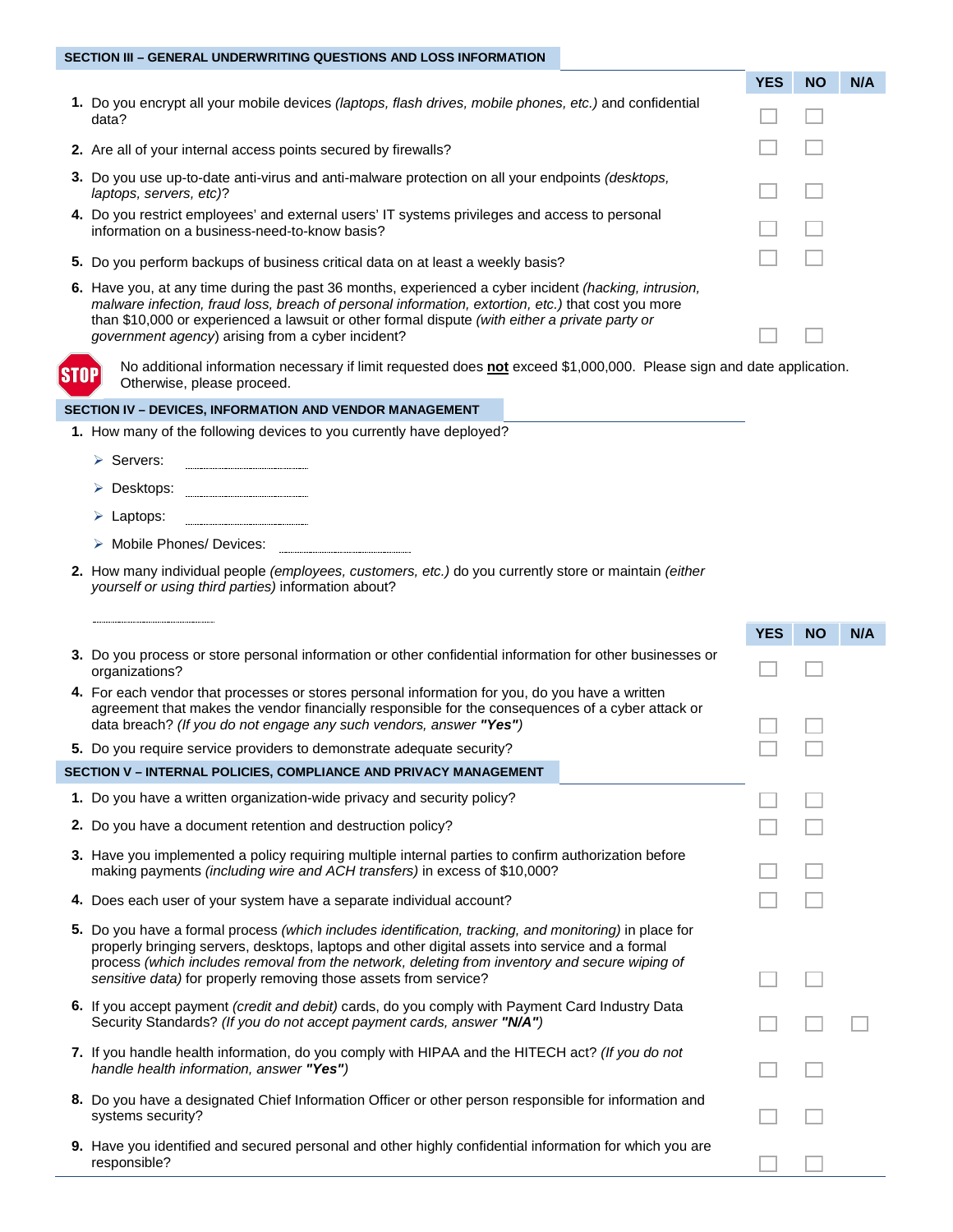|                                                                                                                                                                                                                                            | <b>YES</b> | <b>NO</b> | N/A |
|--------------------------------------------------------------------------------------------------------------------------------------------------------------------------------------------------------------------------------------------|------------|-----------|-----|
| 1. Do you update and patch critical IT-systems and applications on at least a monthly basis?                                                                                                                                               |            |           |     |
| 2. Have you implemented the use of long and complex passwords or another secure account-access<br>methodology such as multifactor identification or universal identification?                                                              |            |           |     |
| 3. Are all Internet-accessible systems (for example, web-, email-servers) segregated (for example,<br>within a DMZ or at a 3 <sup>rd</sup> party provider) from your trusted network?                                                      |            |           |     |
| 4. Do you use intrusion detection hardware or software or otherwise monitor your network and identify<br>security events?                                                                                                                  |            |           |     |
| 5. Do you provide awareness training for employees in data privacy and security issues <i>(including</i><br>legal liability issues and phishing)?                                                                                          |            |           |     |
| 6. Do you delete system access, accounts and associated rights after termination of users <i>(including</i> )<br>employees, temporary employees, contractors and vendors)?                                                                 |            |           |     |
| 7. Do you (yourself or by engaging an outside vendor) regularly scan critical systems for security<br>vulnerabilities? These scans may include security and penetration testing.                                                           |            |           |     |
| 8. If you perform backups of business critical data on at least a weekly basis, is the backup stored<br>offsite in a secure location?<br>(If you do not backup business critical data on at least a weekly basis, answer "N/A")            |            |           |     |
| 9. If you perform backups of business critical data on at least a weekly basis, do you test your restore<br>process on at least a monthly basis?<br>(If you do not backup business critical data on at least a weekly basis, answer "N/A") |            |           |     |
| 10. Do you have a business continuity management or disaster recovery plan in place?                                                                                                                                                       |            |           |     |
| 11. Do you have an incident response plan (for cyber attacks and data breaches) that identifies an<br>incident response team?                                                                                                              |            |           |     |
| 12. Do you have a process in place to review all advertising and other content prior to publication?                                                                                                                                       |            |           |     |
|                                                                                                                                                                                                                                            |            |           |     |

# **FRAUD WARNINGS**

#### **NOTICE TO APPLICANTS IN STATES NOT SPECIFICALLY ADDRESSED BELOW:**

Any person who knowingly, and with intent to defraud or deceive any insurance company or other person, files an application for insurance or statement of claim containing any materially false information, or conceals for the purpose of misleading, information concerning any fact material thereto, commits a fraudulent act, which is a crime and may subject such person to criminal and civil penalties.

## **NOTICE TO ALABAMA, ARKANSAS, DISTRICT OF COLUMBIA, LOUISIANA, MARYLAND, NEW MEXICO, RHODE ISLAND AND WEST VIRGINIA APPLICANTS:**

Any person who knowingly (or willfully in MD) presents a false or fraudulent claim for payment of a loss or benefit or knowingly (or willfully in MD) presents false information in an application for insurance is guilty of a crime and may be subject to fines and confinement in prison, or any combination thereof.

#### **NOTICE TO COLORADO APPLICANTS:**

It is unlawful to knowingly provide false, incomplete, or misleading facts or information to an insurance company for the purpose of defrauding or attempting to defraud the company. Penalties may include imprisonment, fines, denial of insurance and civil damages. Any insurance company or agent of an insurance company who knowingly provides false, incomplete, or misleading facts or information to a policyholder or claimant for the purpose of defrauding or attempting to defraud the policyholder or claiming with regard to a settlement or award payable for insurance proceeds shall be reported to the Colorado Division of Insurance within the Department of Regulatory Agencies.

## **NOTICE TO FLORIDA APPLICANTS:**

Any person who knowingly and with intent to injure, defraud or deceive any insurer files a statement of claim or an application containing any false, incomplete or misleading information is guilty of a felony of the third degree.

#### **NOTICE TO KANSAS APPLICANTS:**

A "fraudulent insurance act" means an act committed by any person who, knowingly and with intent to defraud, presents, causes to be presented or prepares with knowledge or belief that it will be presented to or by an insurer, purported insurer, broker or any agent thereof, any written, electronic, electronic impulse, facsimile, magnetic, oral, or telephonic communication or statement as part of, or in support of, an application for the issuance of, or the rating of an insurance policy for personal or commercial insurance, or a claim for payment or other benefit pursuant to an insurance policy for commercial or personal insurance which such person knows to contain materially false information concerning any fact material thereto; or conceals, for the purpose of misleading, information concerning any fact material thereto.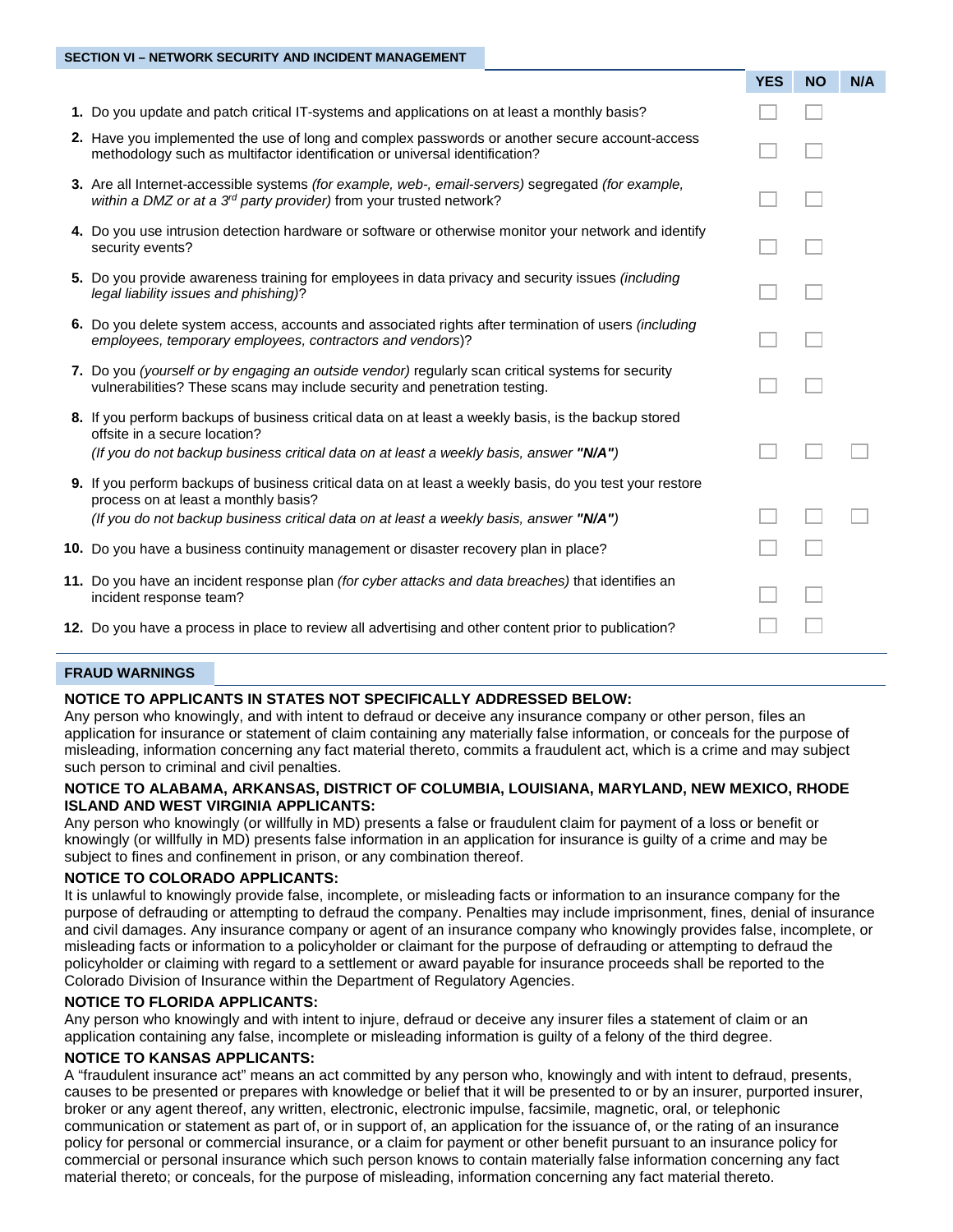# **NOTICE TO KENTUCKY, NEW YORK AND PENNSYLVANIA APPLICANTS:**

Any person who knowingly and with intent to defraud any insurance company or other person files an application for insurance or statement of claim containing any materially false information or conceals for the purpose of misleading, information concerning any fact material thereto commits a fraudulent insurance act, which is a crime and subjects such person to criminal and civil penalties.

# **NOTICE TO MAINE, VIRGINIA AND WASHINGTON APPLICANTS:**

It is a crime to knowingly provide false, incomplete or misleading information to an insurance company for the purpose of defrauding the company. Penalties may include imprisonment, fines or denial of insurance benefits.

## **NOTICE TO NEW HAMPSHIRE APPLICANTS:**

Any person who, with a purpose to injure, defraud or deceive any insurance company, files a statement of claim containing any false, incomplete or misleading information is subject to prosecution and punishment for insurance fraud as provided in RSA 638.20.

# **NOTICE TO NEW JERSEY APPLICANTS:**

Any person who includes any false or misleading information on an application for an insurance policy is subject to criminal and civil penalties.

# **NOTICE TO OKLAHOMA APPLICANTS:**

**WARNING:** Any person who knowingly, and with intent to injure, defraud or deceive any insurer, makes any claim for the proceeds of an insurance policy containing any false, incomplete or misleading information is guilty of a felony.

# **NOTICE TO OREGON APPLICANTS:**

Any person who makes an intentional misstatement that is material to the risk may be found guilty of insurance fraud by a court of law.

# **NOTICE TO PUERTO RICO APPLICANTS:**

Any person who knowingly and with the intention of defrauding presents false information in an insurance application, or presents, helps, or causes the presentation of a fraudulent claim for the payment of a loss or any other benefit, or presents more than one claim for the same damage or loss, shall incur a felony and, upon conviction, shall be sanctioned for each violation with the penalty of a fine of not less than five thousand (5,000) dollars and not more than ten thousand (10,000) dollars, or a fixed term of imprisonment for three (3) years, or both penalties. If aggravating circumstances are present, the penalty thus established may be increased to a maximum of five (5) years; if extenuating circumstances are present, it may be reduced to a minimum of two (2) years.

# *Please read the following statement carefully and sign where indicated.*

The undersigned authorized officer, owner or manager of the Applicant hereby acknowledges that he/she is aware that the limit of liability contained in the Cyber Coverage Part shall be reduced, and may be completely exhausted, by the costs of legal defense and, in such event, the insurer shall not be liable for the costs of legal defense or for the amount of any judgment or settlement to the extent that such exceeds the limit of liability of the Cyber Coverage Part.

The undersigned authorized officer, owner or manager of the Applicant hereby acknowledges that he/she is aware that legal defense costs that are incurred shall be applied against the deductible amount.

The undersigned authorized officer, owner or manager of the applicant declares that the information furnished in this application is complete, true and correct. The undersigned authorized officer, owner or manager agrees that if the information supplied on this application changes between the date of this application and the effective date of the insurance, he/she (undersigned) will, in order for the information to be accurate on the effective date of the insurance, immediately notify the insurer of such changes, and the insurer may withdraw or modify any outstanding quotations and/or authorizations or agreements to bind the insurance.

Any intentional or negligent misrepresentation, omission, concealment or incorrect statement of a material fact, in this application or otherwise, shall be grounds for the rescission\*\* of any bond or policy issued.

\*\* For **Maine and Maryland** Applicants **ONLY**: The word "rescission" is deleted and replaced with "denial".

# For **Georgia** Applicants **ONLY**:

Any misrepresentation, omission, concealment or incorrect statement of a material fact, in this application or otherwise, shall be grounds for denying coverage and cancelling any bond or policy issued.

# For **Louisiana** Applicants **ONLY**:

Any misrepresentation, omission, concealment or incorrect statement of a material fact, in this application or otherwise, shall be grounds for the denial of any claim related to any such misrepresentation, omission, concealment or incorrect statement or the cancellation of any bond or policy issued, provided that coverage will continue for legitimate claims until the cancellation is effective.

Signing of this application does not bind the applicant or the insurer to complete the insurance, but it is agreed that this application shall be the basis of the contract should a cyber coverage part be issued.